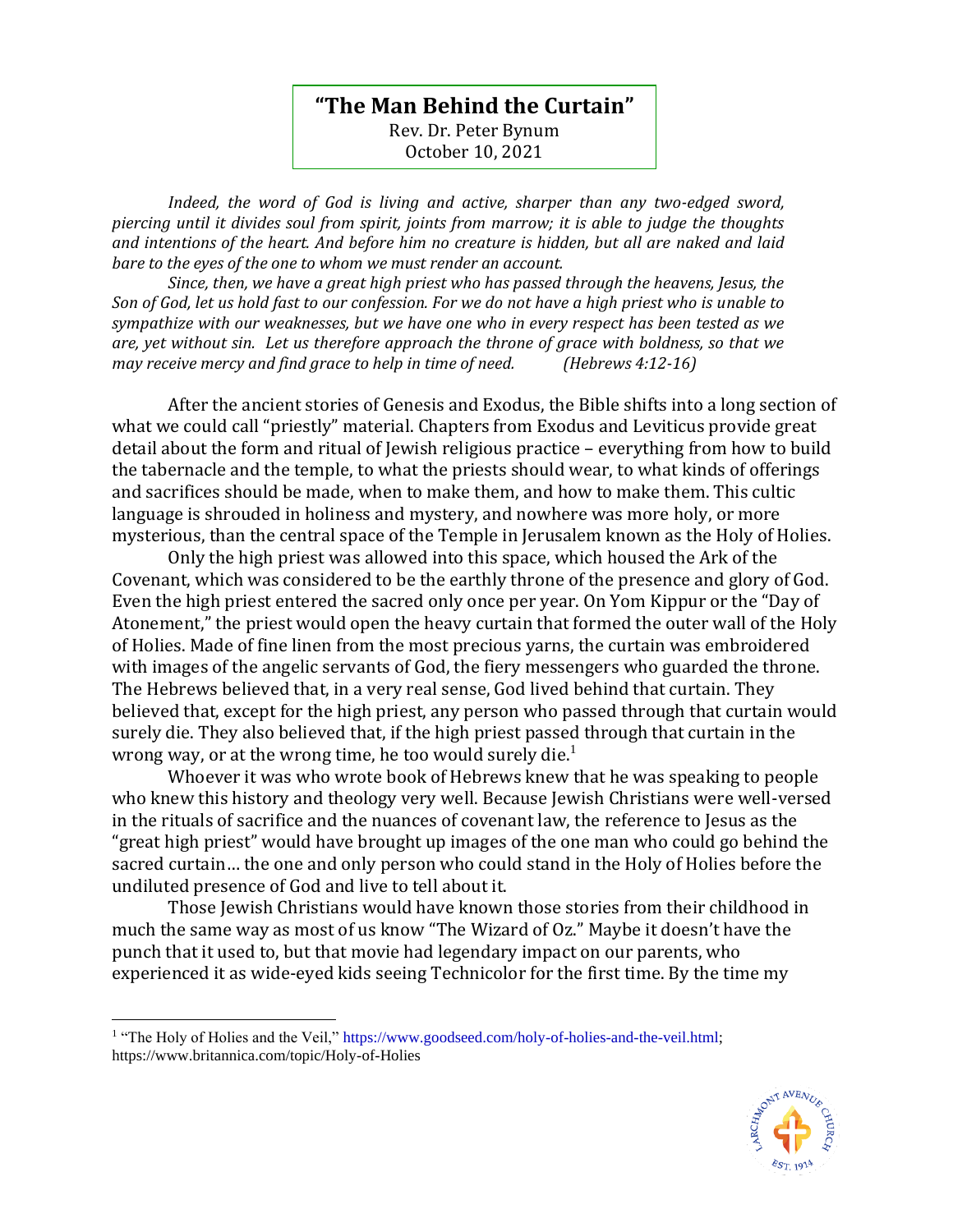generation came along, the movie was still being shown with much fanfare at least once a year around Easter, sometimes again at Thanksgiving, but still revered as a family classic.

Through that movie, we came to know another man behind a very different curtain. You probably remember the scene, as Dorothy and her friends enter the cathedral-like sanctuary of the Great and Powerful Oz. They are huddled together in fear, believing that if they made a wrong step before the Wizard, they too would surely die. But they have completed the task that they had been instructed to do as Dorothy's ticket home to Kansas. They present the broomstick of the Wicked Witch of the West to the Wizard. With a terrifying pyrotechnics show, the Wizard barks at them to come back tomorrow.

Despite her terror, Dorothy protests the injustice. "If you were really great and powerful," she said, "you'd keep your promises."

The challenge only escalates the Wizard's anger, and the fire and brimstone spew forth even more violently. "Do not arouse the wrath of the great and powerful Oz! I said come back tomorrow!"

In that moment, only Toto retains composure. The camera follows the little dog off to the side of the chamber, where he pulls back an unobtrusive green curtain to reveal the real and actual Wizard of Oz -- a man in a humble black suit surrounded by high tech equipment. Knowing his cover has been blown, he still tries to maintain the charade: "*Pay no attention to the man behind the curtain!*" But it is too late – the curtain is gone, the secret has spilled out, and the great and powerful Wizard of Oz is revealed to the world as the sham that he was. 2

These are two very different curtains, and two very different men behind them. But there is one commonality here, and we find it in the first words of our scripture this morning. "*The word of God is living and active,"* it says, *"sharper than any two-edged sword… it is able to judge the thoughts and intentions of the heart... And before him no creature is hidden, but all are naked and laid bare."* 

There's an old story about a pastor who went out to visit one of his parishioners. He opened the garden gate and walked through the lovely yard full of blooming azaleas. When he got to the porch, he thought he heard someone rustling around inside, but despite his repeated knocks on the door, no one answered. He finally gave up and took out one of his cards. He wrote a quick scripture reference on the card -- "Revelation 3:20" -- and wedged it between the door and its frame. The next Sunday someone left that same card in one of the offering plates, and an usher brought it to the pastor. The parishioner he visited had brought it back to church, but had also added another biblical citation to the back: "Genesis 3:10." The pastor chuckled, because the two verses together made it all clear. Revelation 3:20, which the pastor had written, reads "*Listen! I am standing at the door, knocking…*" while the response, Genesis 3:10, says, "*I heard the sound of you in the garden, and I was afraid, because I was naked; and I hid myself*."

It is not a comfortable thing for us to be, as the book of Hebrews says, "naked and laid bare." We are told that, in the beginning, Adam and Eve were "naked and unashamed," but that didn't last long. With the first bite of forbidden fruit, their "eyes were opened," and they no longer felt comfortable being seen. In their shame, they covered themselves with

<sup>&</sup>lt;sup>2</sup> All quotes transcribed fro[m http://www.youtube.com/watch?v=YWyCCJ6B2WE&mode=related&search=](http://www.youtube.com/watch?v=YWyCCJ6B2WE&mode=related&search) on October 7, 2009.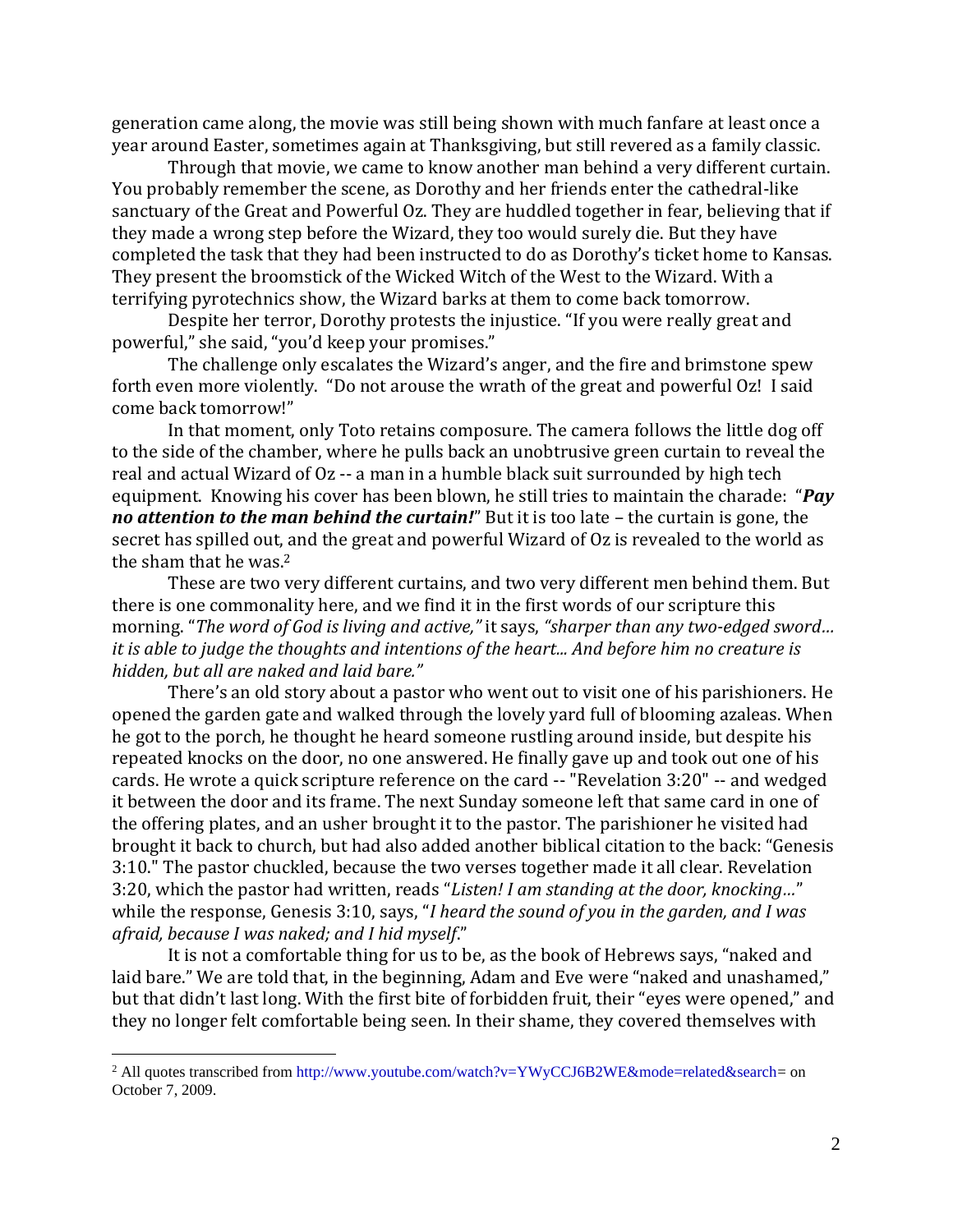fig leaves, and when God showed up, they hid. What they were feeling, and the feeling they did not like, was *vulnerability*. In the military context, for example, spies would go to inspect the "nakedness" of a land they wanted to conquer. In other words, they went to find the vulnerabilities, the weaknesses, the places where defenses were lowest, where an attack could do the most damage. In the Bible, as in life, when someone or something is "naked and laid bare," that means it is vulnerable to insult, injury, and ultimately, death.

By definition, we are not comfortable with this kind of vulnerability. We would prefer to be cautious, guarded, and protected. Not just clothed, but actually armored up against life. Many of us are taught at a very young age that vulnerability itself is something to be ashamed of. Toughen up. Keep a stiff upper lip. Do not ever show your weaknesses. In short, we are brought up to live in Oz… to build up the illusion that we have it all together. So we go to great lengths to put a public face on our lives that seems strong, wise, and good.

But as hard as we may try, that barrier we pull around us will never be much more than a thin patch of fabric. What we erect is just a curtain – ephemeral and fickle. We know this in those moments when life strips us bare: a relationship ends... a friend betrays us... the pink slip comes... the doctor gives us the diagnosis we don't want to hear. Something real happens, something terrible happens, and we know that we are not in Kansas anymore, we know that the curtains we have pulled around us can bear no real weight. Even a slight breeze can ruffle them. Curtains cannot last.

That was true, it seems, even for the mighty curtain in the Holy of Holies. That curtain was much stronger than the thin green one around the Wizard. This one was expensive, heavy, made from the finest fabrics, and embroidered in gold, but it was still just a curtain. On the day of Christ's crucifixion, you might recall what happened to that curtain in Jerusalem… that in the moment when Jesus cried out from the cross and breathed his last, "*the curtain of the temple was torn in two, from top to bottom. The earth shook… rocks were split.. tombs were opened… the dead were raised."* And the Roman centurion who saw it happen proclaimed, *'Truly this man was the Son of God!'[\\*](javascript:void(0);)<sup>3</sup>*

The message was that God cannot be tucked away in a box, hidden behind a curtain, even though that may be the way we might prefer to think about God – a God who stays safely behind closed doors and doesn't make much of a fuss in our lives. No, the Biblical story is the story of a God who rips down barriers, breaks down walls, and breaks out wild and on the loose in the world. God was never, is not, and never will be just a man behind the curtain.

And we were not meant to live behind one either. This God who will not be tamed and hidden speaks through a Word that *"is living and active, sharper than any two-edged sword, [that pierces] until it divides soul from spirit, joints from marrow."* Before him, we are told, *"no creature is hidden, but all are naked and laid bare to the eyes of the one to whom we must render an account."* By definition, we as human beings are vulnerable before God and before the world.

But here is the irony that turns all of this into good news. We may be vulnerable, we may be laid bare, we may acknowledge that our defenses are ruffled by the slightest breeze and can be pulled back in an instant, but the fact is that this weakness is actually the safest place we can be. And that is the point that Hebrews is really trying to make – we can and

<sup>3</sup> Matthew 27:50-54.